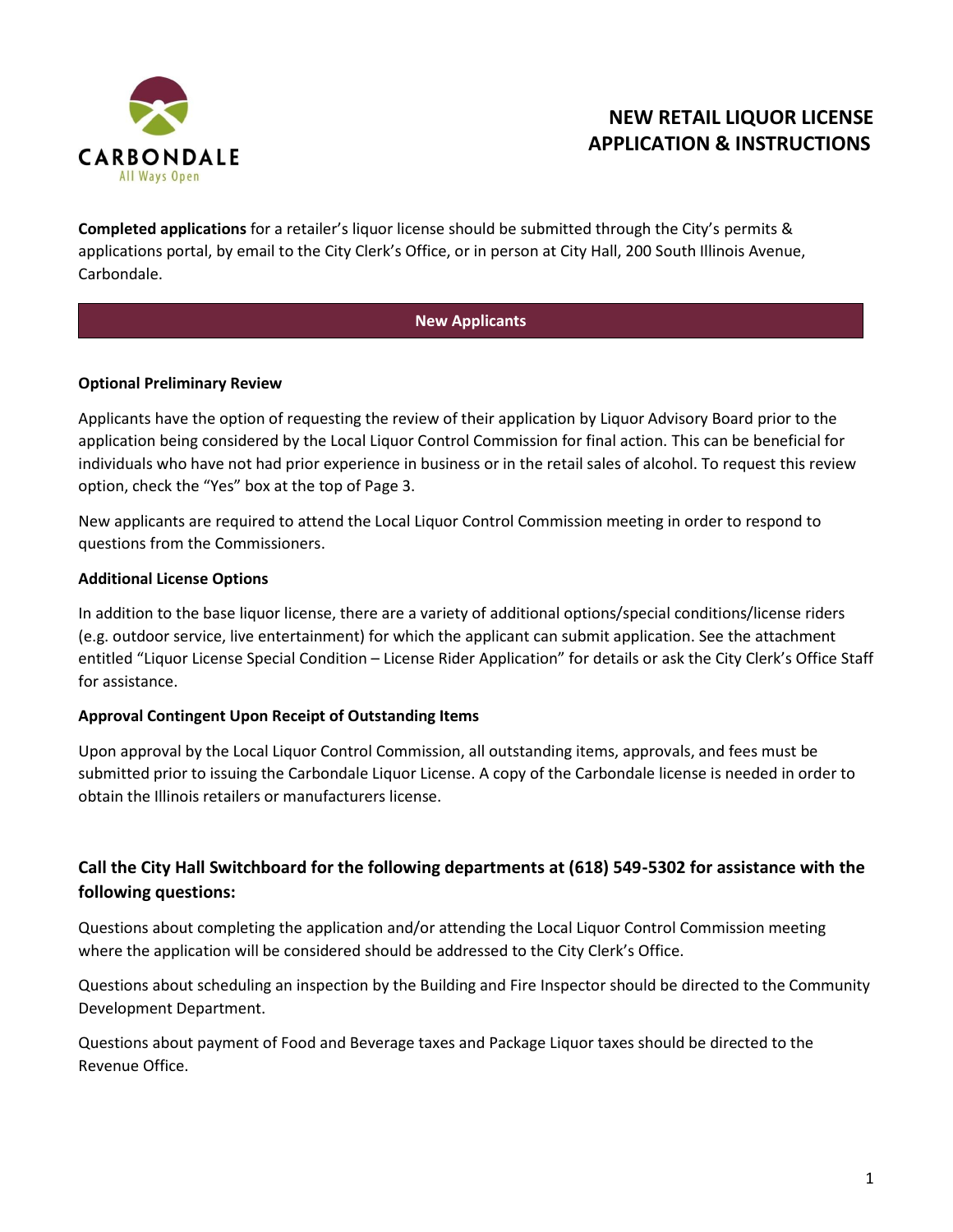

## **LIQUOR CLASSIFICATIONS AND FEES**

Liquor Classifications are based on whether alcohol will be sold for consumption on the premises or off of the premises, whether alcohol or video gaming is the principal source of revenue or is secondary to the primary function of the business, whether a business is for profit or not for profit, or whether the business is an alcohol manufacturer in addition to a liquor retailer.

| Retail Liquor License Classifications, Description, and Base License Fees                                                                                                                                                                                                                                                                                    |                                                                                                                                                                                                                                                                                                                                                        |                                                       |
|--------------------------------------------------------------------------------------------------------------------------------------------------------------------------------------------------------------------------------------------------------------------------------------------------------------------------------------------------------------|--------------------------------------------------------------------------------------------------------------------------------------------------------------------------------------------------------------------------------------------------------------------------------------------------------------------------------------------------------|-------------------------------------------------------|
| <b>On-Premises Primary</b>                                                                                                                                                                                                                                                                                                                                   | Sales of alcohol for consumption on the business<br>premises is the principal source of revenue. A<br>minimum entry age of 18 applies unless a special<br>\$1,750.00<br>condition or license rider is granted or unless<br>accompanied by a parent or legal guardian.                                                                                  |                                                       |
| <b>On-Premises Secondary</b>                                                                                                                                                                                                                                                                                                                                 | Sales of alcohol and/or video gaming revenues are<br>ancillary to the operation of the business. There is<br>not a minimum entry age.                                                                                                                                                                                                                  | \$750.00                                              |
| Sales of alcohol are secondary to the purpose of<br>the business, which is the sale of nonalcoholic<br>beverages and food. The minimum percentage of<br>On-Premises Secondary -<br>revenues for nonalcoholic beverages and food<br><b>Restaurant</b><br>shall be 51%. There is no minimum entry age for<br>the premises when full menu service is available. |                                                                                                                                                                                                                                                                                                                                                        | \$750.00                                              |
| <b>Not-for-Profit On-Premises</b><br><b>Primary or On-Premises</b><br><b>Secondary with Video Gaming</b>                                                                                                                                                                                                                                                     | Non-profit entity selling alcohol for on-premises<br>consumption. Alcohol may be the primary source<br>\$750.00<br>of revenue or, if the entity has video gaming<br>terminal, alcohol revenues may be ancillary.                                                                                                                                       |                                                       |
| <b>Not-for-Profit On-Premises</b><br><b>Secondary (No Video Gaming)</b>                                                                                                                                                                                                                                                                                      | Non-profit entity selling alcohol for on-premises<br>consumption. No video gaming is on the premises<br>and alcohol sales are ancillary to the primary<br>function of the business.                                                                                                                                                                    | \$100.00                                              |
| <b>Off-Premises Primary</b>                                                                                                                                                                                                                                                                                                                                  | Retail sales of alcohol in the original<br>manufacturer-sealed and labeled packages for off-<br>premises consumption as the principal source of<br>revenue.                                                                                                                                                                                            | \$1,750.00                                            |
| Retail sales of beer and wine in the original<br>manufacturer-sealed and labeled packages by a<br><b>Off-Premises Secondary</b><br>grocery store for off-premises consumption which<br>is not the principal source of revenue.                                                                                                                               |                                                                                                                                                                                                                                                                                                                                                        | \$1,750.00                                            |
| <b>Manufacturer</b>                                                                                                                                                                                                                                                                                                                                          | Producer of beer, wine, or spirits, that is eligible<br>to conduct on-premises sales in accordance with<br>the Illinois Liquor Control Act of 1934, as<br>amended.                                                                                                                                                                                     | <b>Same as State Fee for</b><br><b>Classification</b> |
| <b>Video Gaming Parlor</b>                                                                                                                                                                                                                                                                                                                                   | On-premises alcohol consumption is secondary to<br>the purpose of video gaming. The principle source<br>of revenue shall be video gaming revenues.<br>Minimum entry age of 21 for areas where video<br>gaming terminals are located; 18 years of age for<br>remaining areas unless a special condition or rider<br>is issued to modify such entry age. | \$2,000.00                                            |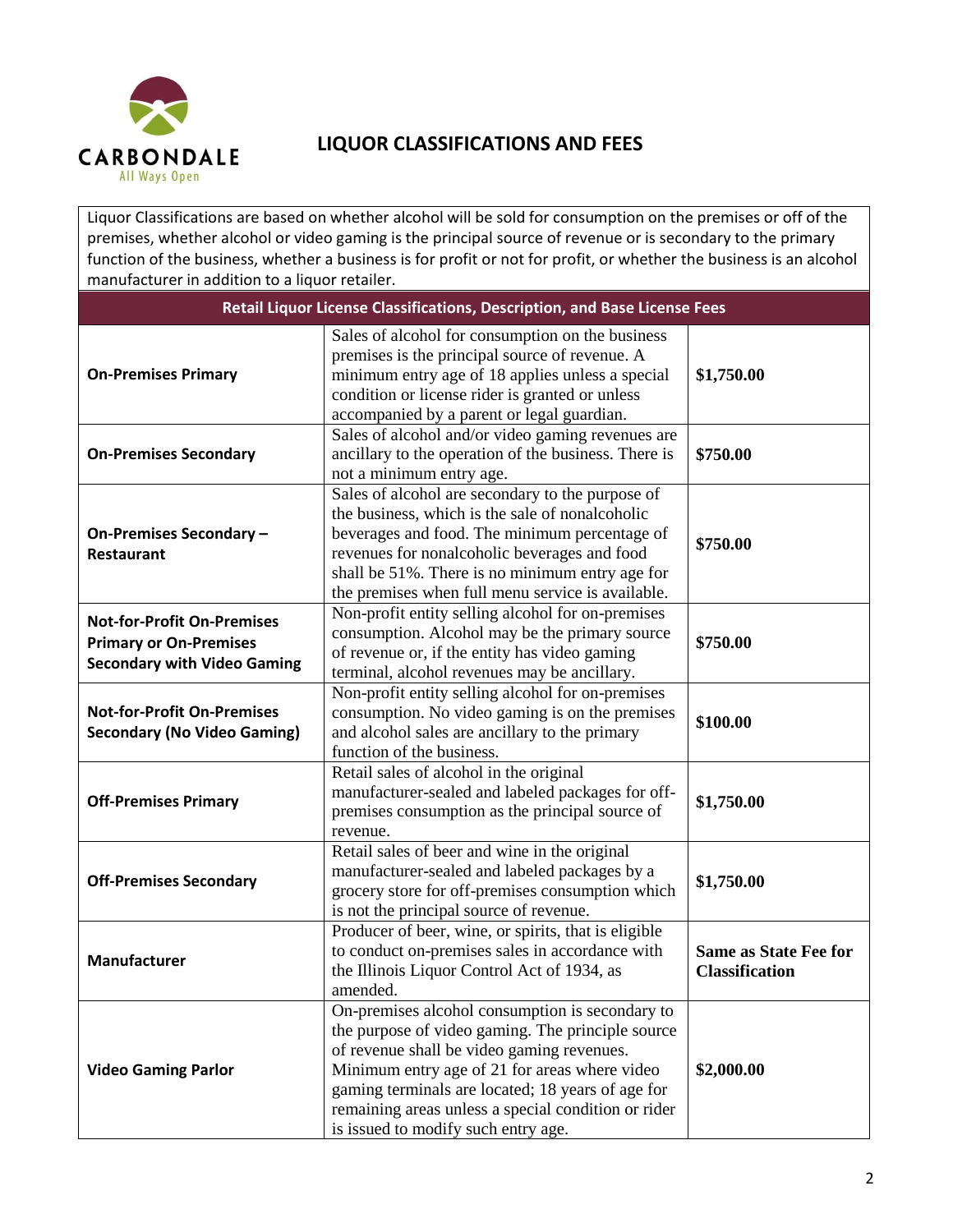**Do you want the application to be reviewed by and to meet with the Liquor Advisory Board prior to the application being considered by the Local Liquor Control Commission?**  $\bigcirc$  **Yes**  $\bigcirc$  **No** 

#### **Business Type**

Check the applicable box which corresponds to your business' annual filing with the Illinois Secretary of State:

Sole Proprietorship **Contains Containers** Sole Proprietorship

Limited Liability Company (LLC)  $\bigcap$  Corporation

| <b>General Business Information</b> |                                                                                                                     |  |
|-------------------------------------|---------------------------------------------------------------------------------------------------------------------|--|
| <b>Legal Entity Name</b>            |                                                                                                                     |  |
| (Corporation/LLC Name)              |                                                                                                                     |  |
| Doing Business As (d/b/a) OR        |                                                                                                                     |  |
| <b>Establishment Name</b>           |                                                                                                                     |  |
| <b>Legal Entity Address</b>         |                                                                                                                     |  |
| (Street/City/State/ZIP)             |                                                                                                                     |  |
| <b>Legal Entity Phone Number</b>    |                                                                                                                     |  |
| <b>Legal Entity Email Address</b>   |                                                                                                                     |  |
| <b>Establishment Address</b>        |                                                                                                                     |  |
| <b>Establishment Phone Number</b>   |                                                                                                                     |  |
| <b>Establishment Email Address</b>  |                                                                                                                     |  |
| *Email Address for ALL City         |                                                                                                                     |  |
| <b>Communications</b>               |                                                                                                                     |  |
|                                     | $*$ Note that all City communications related to this Application and/or the resulting license, if approved will be |  |

Note that all City communications related to this Application and/or the resulting license, if approved, will be sent by email to the email address designated for all City communications. It is the responsibility of the business to notify the City of any changes.

| <b>Ownership Information</b>           |  |  |
|----------------------------------------|--|--|
| <b>Owner/President/LLC Member</b>      |  |  |
| <b>Owner/Vice President/LLC Member</b> |  |  |
| <b>Owner/Secretary/LLC Member</b>      |  |  |
| <b>Owner/Treasurer/LLC Member</b>      |  |  |

**Additional details (home address and personal identification for purposes of a background check) must be included in the Background Release form attached.**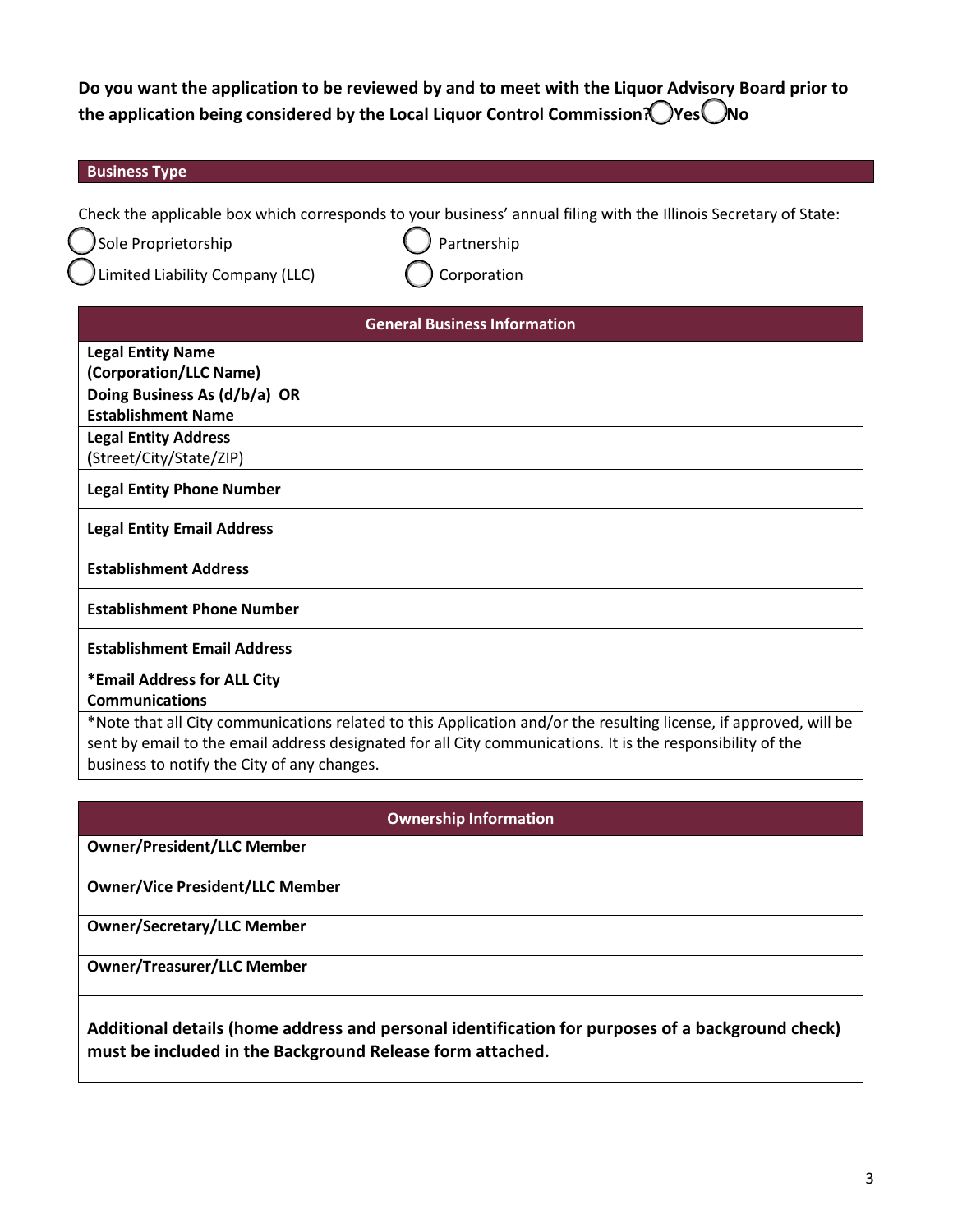**Authorized Responsible Business Contacts – individuals routinely present at the licensed premises who are designated by the license holder as responsible for the operation of the business whether or not they are on the premises at the time. Contact information cannot be the same as for the physical premises.** 

| Authorized Contact Information (Two Authorized Contacts Required Per City Code) |  |  |
|---------------------------------------------------------------------------------|--|--|
| <b>First Contact</b>                                                            |  |  |
| <b>Home Address</b>                                                             |  |  |
| After hours email<br><b>Address</b>                                             |  |  |
| After hours telephone                                                           |  |  |
| <b>Second Contact</b>                                                           |  |  |
| <b>Home Address</b>                                                             |  |  |
| After hours email<br><b>Address</b>                                             |  |  |
| After hours telephone                                                           |  |  |

#### **Business Type**

Check the applicable box which corresponds to your business' annual filing with the Illinois Secretary of State:

Sole Proprietorship College and College and College and College and College and College and College and College and College and College and College and College and College and College and College and College and College an

| Limited Liability Company (LLC) | Corporation |
|---------------------------------|-------------|
|---------------------------------|-------------|

**Business Owner/Operator: (Please circle or check Yes or No)**

**I verify that all owners, partners, officers, members, and majority stockholders:**

- 1.  $\bigcirc$ Yes $\bigcirc$ No Are 21 years of age or older
- 2. Yes **No** Have never been convicted of a felony under any Federal or State law (if answering "no", attach information about such felony, when/where it occurred, any evidence demonstrating rehabilitation and mitigating factors, which may assist the Commission in determining whether such conviction would not impair the engagment of the retail sales of alcohol, in accordance with the criteria established in Section 6-2.5 of the Illinois Liquor Control Act of 1934, as amended.)
- 3.  $\bigcap$ Yes  $\bigcap$ No Have never been convicted of keeping a place of prostitution or promoting prositution.
- $4.$  Yes  $\bigcirc$  No Have never been convicted of pandering.
- 5. Yes No Have not had a licensed issued under the Illinois Liquor Control Act of 1934, as amended, revoked for cause.
- 6.  $\bigcirc$ Yes  $\bigcirc$ No Have not been convicted of a violation of any Federal or State law concerning the manufacture, possession, or sale of alcoholic liquor, or forfeited their bond to appear in court to answer charges for any such violation. (if answering "no", attach information about such conviction(s),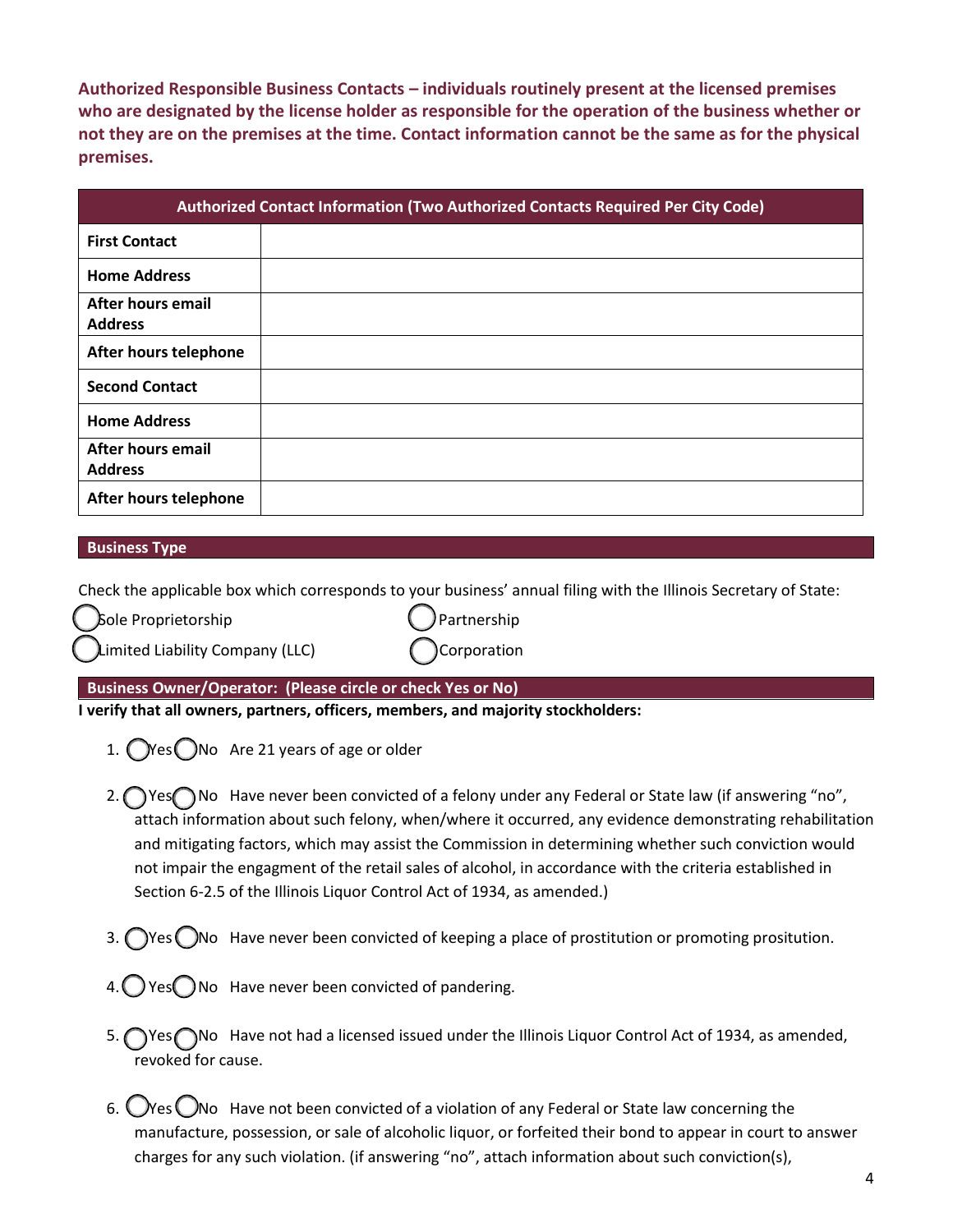when/where it occurred, and any evidence which would assist the the Commission in determining whether such violation would impair the individual in engaging in the licensed practice.)

- 7.  $O$ Yes $O$ No Have not been issued a federal wagering stamp, unless authorized to be issued a license under the Raffles and Poker Runs Act or the Illinois Pull Tabs and Jar Games Act.
- 8. Oves No Are eligible to hold a liquor license in accordance with 235 ILCS 5/6-2 of the Illinois Liquor Control Act of 1934, as amended.
- 9.  $\bigcirc$  Yes  $\bigcirc$  No Are of good character and reputation in the community which they reside and the City of Carbondale
- 10. Yes No Has held or currently holds an Illinois liquor license. If YES, please provide information about past or current liquor licenses.
- 11. Yes ONo Has not had any fines, suspensions, or revocation of a liquor license. If NO, provide details about the dates, reasons, and lengths of suspension/revocation.

#### **Nature of License:**

- 1. Which Retail Liquor License Classification is being requested **(refer to page 2 for classifications)**
- 2. Describe the type of establishment to be operated with this license (e.g. restaurant, club, lounge)
- 3.  $\bigcirc$ Yes  $\bigcirc$ No Will the establishment apply for video gaming licenses from the State and City? (on-premises consumption businesses only)
- 4. Describe the dimensions of the licensed premises and the control premises. "**Control Premises**" includes the licensed service premises, parking lots, sidewalks, or other areas adjacent to and utilized by the business and its customers or guests.
- 5. Is the premises for which the license is sought owned by the applicant?  $\bigcirc$  Yes  $\bigcirc$  No Attach a deed or lease which is valid for the full period for which the license is to be issued.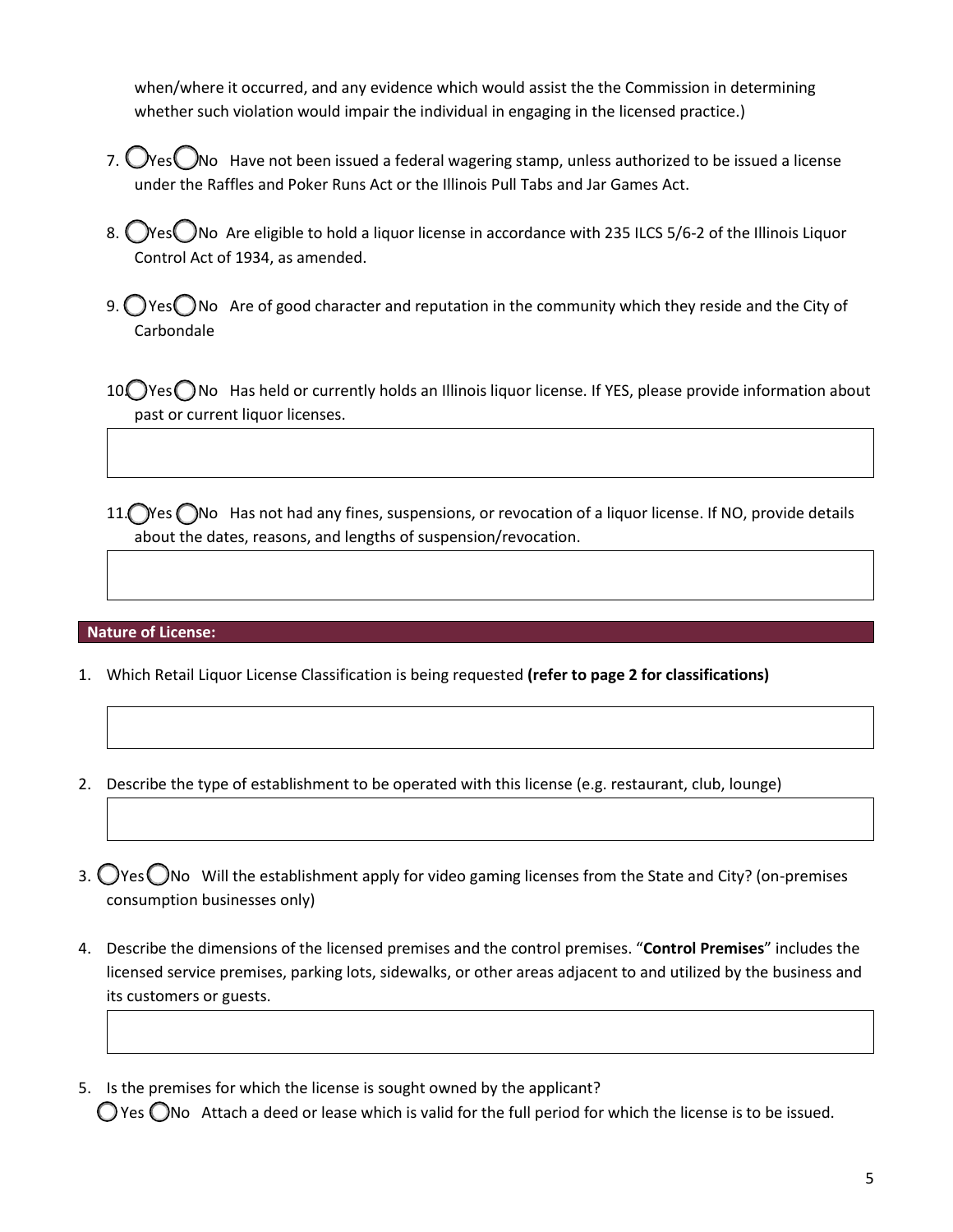6. Provide an **estimate** of the expected percentages which will come from the sale of alcohol, video gaming revenues, the sale of food/non-alcoholic beverages, or "other".

| <b>Alcohol</b> | <b>Video Gaming</b> | Food/Non-alcoholic<br><b>Beverages</b> | <b>Other</b> |
|----------------|---------------------|----------------------------------------|--------------|
|                |                     |                                        |              |

7. If application is for an On-Premises Restaurant liquor license, describe in detail the equipment to be used for preparing and serving food, and the hours that the kitchen will be open and preparing food.

#### **Impact of Establishment:**

1. What are the proposed hours of operation?

| Day       | Time Open | <b>Closure Time</b> | <b>Time Kitchen Closes</b> |
|-----------|-----------|---------------------|----------------------------|
| Monday    |           |                     |                            |
| Tuesday   |           |                     |                            |
| Wednesday |           |                     |                            |
| Thursday  |           |                     |                            |
| Friday    |           |                     |                            |
| Saturday  |           |                     |                            |
| Sunday    |           |                     |                            |

2. Description of surrounding neighborhood:

**Proximity to residential property** (approximate distance from nearest residential property)

**Proximity to schools, churches, public parks** (approximate distance from nearest school, church, and public park)

**Proximity to other liquor establishments** (approximate distance from the nearest liquor establishment)

**Proximity to gasoline stations or convenience stores which offer gasoline for sale** (approximate distance to the nearest gasoline retailer)

3. Detail the availability of any and all on-street and off-street parking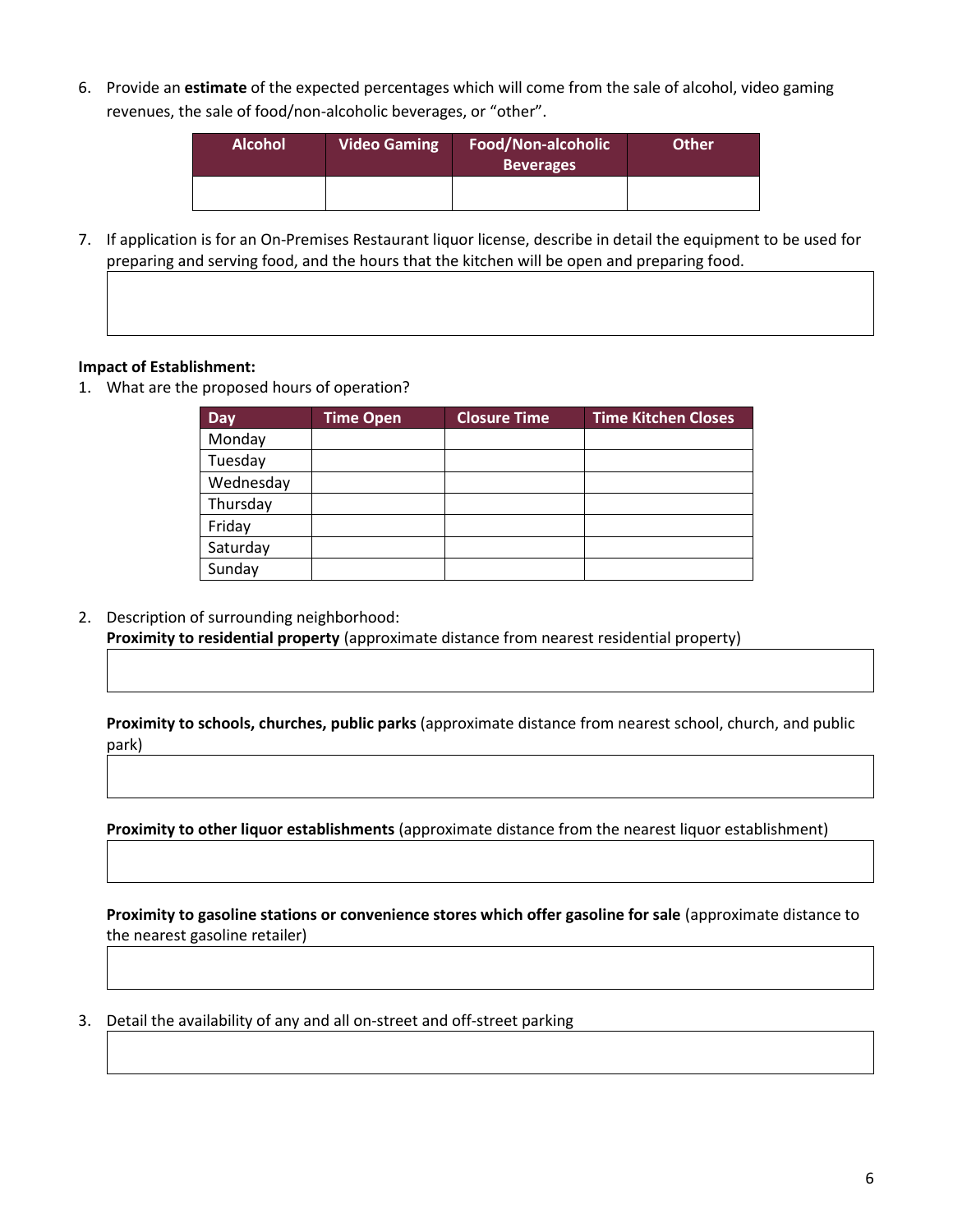4. Describe any and all entertainment, amusement devices, and video gaming terminals planned for the establishment

| <b>Attachments Needed:</b>                                                                                                                                                 |
|----------------------------------------------------------------------------------------------------------------------------------------------------------------------------|
| Illinois Business Authorization Certificate of Registration from the Department of Revenue                                                                                 |
| Jackson County Health Department Permit                                                                                                                                    |
| Deed for the property or a lease extending through at least December 31 of the license year                                                                                |
| Certificate of Liability Insurance in an amount not less than that amount annually determined by<br>the Illinois Office of the Comptroller (not the Policy Declaration)    |
| Signed Criminal History and Credit Check Relase form for all beneficial owners holding more<br>than 5% of the company/corporation                                          |
| Application Fee of \$100.00                                                                                                                                                |
| Signatures by applicant, all partners, members of an LLC, or the president and secretary of a<br>corporation, whichever is applicable (signature lines immediately follow) |
|                                                                                                                                                                            |

| <b>Printed Name</b>                               | Signature | Date                              |  |
|---------------------------------------------------|-----------|-----------------------------------|--|
|                                                   |           |                                   |  |
| <b>Printed Name</b>                               | Signature | Date                              |  |
|                                                   |           |                                   |  |
| <b>Printed Name</b>                               | Signature | Date                              |  |
|                                                   |           |                                   |  |
| <b>Printed Name</b>                               | Signature | Date                              |  |
| For Office Use Only<br>Date Application Received: |           | Date Payment Received and Amount: |  |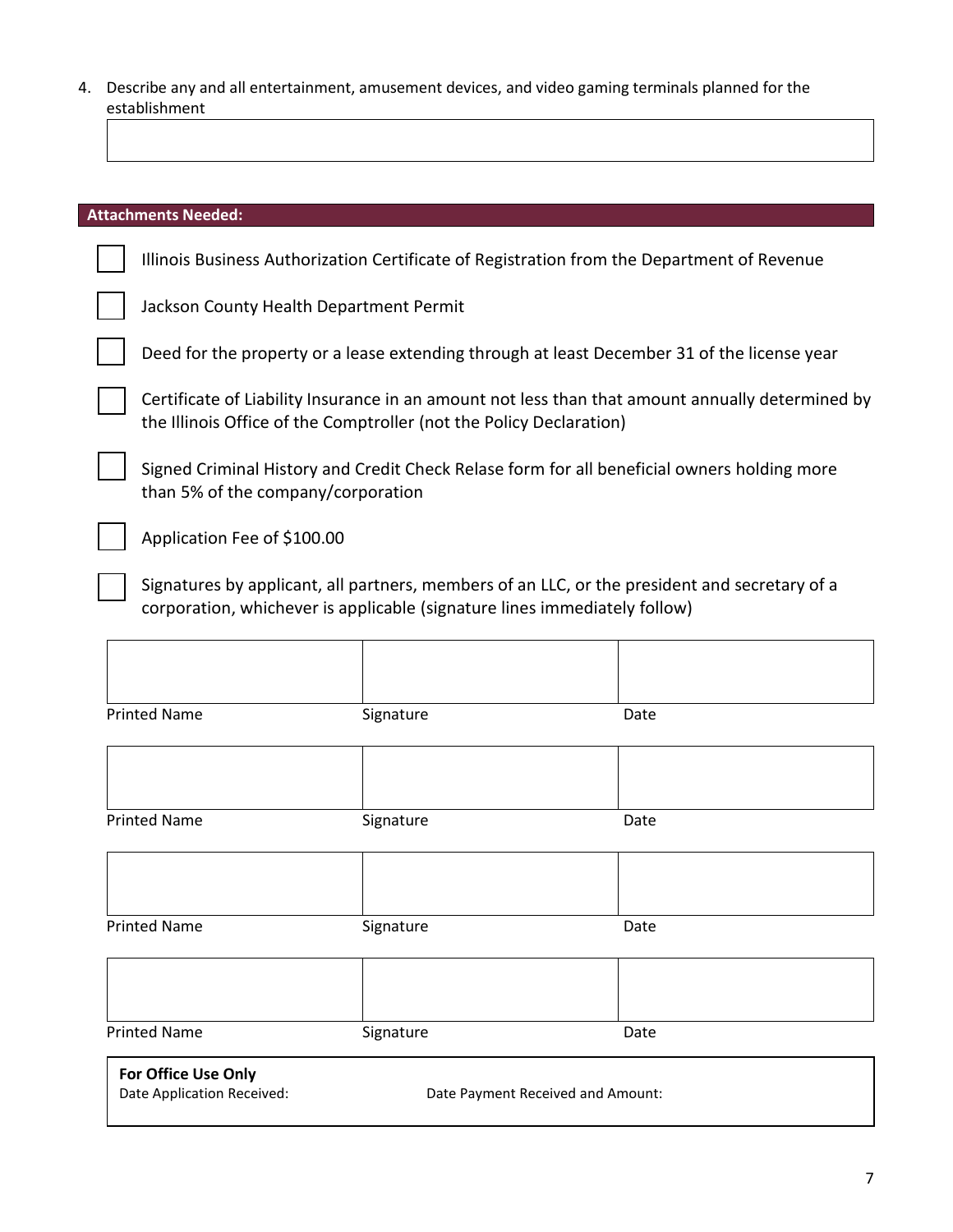### **CITY OF CARBONDALE**



Liquor License Special Condition – License Rider Application

Submit completed applications and supplemental documents to Carbondale City Clerk's Office, 200 South Illinois Avenue, Carbondale.

Applicant Business: \_\_\_\_\_\_\_\_\_\_\_\_\_\_\_\_\_\_\_\_\_\_\_\_\_\_\_\_\_\_\_

| \$25.00<br><b>Sidewalk Restaurant</b>                                                                                                                               | <b>Outdoor Service</b><br>\$25.00                                                                                                                             |
|---------------------------------------------------------------------------------------------------------------------------------------------------------------------|---------------------------------------------------------------------------------------------------------------------------------------------------------------|
| On-Premises Secondary Restaurants located in BPR<br>Zoning - Fee waiver for businesses in Downtown<br><b>Entertainment District</b>                                 | On-Premises Secondary and On-Premises Secondary<br>Restaurants not located in BPR Zoning                                                                      |
|                                                                                                                                                                     |                                                                                                                                                               |
| Beer Garden<br>\$100.00                                                                                                                                             | Package Sales<br>\$25.00                                                                                                                                      |
| On-Premises Primary-Use or On-Premises Secondary<br>when outdoor sales located on private property- Fee<br>waiver for businesses in Downtown Entertainment District | On-Premises Primary or Secondary licenses - sales of<br>alcohol in original container or sealed grower/crowler; also<br>cocktails to go per 235 ILCS 5/6-28.8 |
|                                                                                                                                                                     |                                                                                                                                                               |
| <b>Amplified Sound</b><br>\$150.00                                                                                                                                  | Live Entertainment \$100.00                                                                                                                                   |
| Amplified sound in outdoor service spaces or beer garden -<br>Fee waiver for businesses in Downtown Entertainment<br><b>District</b>                                | Live entertainment including music, dancing, DJ, or similar<br>acts- Fee waiver for businesses in Downtown<br><b>Entertainment District</b>                   |
|                                                                                                                                                                     |                                                                                                                                                               |
| <b>Video Gaming Terminals</b><br>\$25.00                                                                                                                            | Sixteen Plus (Age 16+) Events \$25.00                                                                                                                         |
| Allows video gaming terminals at locations other than video<br>gaming parlors; additional video gaming licensing required                                           | *see information and regulations on page 2; event<br>details must be received no fewer than 7 days prior to<br>event                                          |
|                                                                                                                                                                     |                                                                                                                                                               |
| Catering<br>No Fee                                                                                                                                                  |                                                                                                                                                               |
| (requires dramshop certificate of insurance with City as<br>additional insured and coverage at all events held at off-site<br><i>premises</i> )                     |                                                                                                                                                               |

Explanation/Description of how business plans to utilize the endorsement(s) selected above:

| Submitted By: | Signature: |
|---------------|------------|
| Title:        | Date:      |

\_\_\_\_\_\_\_\_\_\_\_\_\_\_\_\_\_\_\_\_\_\_\_\_\_\_\_\_\_\_\_\_\_\_\_\_\_\_\_\_\_\_\_\_\_\_\_\_\_\_\_\_\_\_\_\_\_\_\_\_\_\_\_\_\_\_\_\_\_\_\_\_\_\_\_\_\_\_\_\_\_ \_\_\_\_\_\_\_\_\_\_\_\_\_\_\_\_\_\_\_\_\_\_\_\_\_\_\_\_\_\_\_\_\_\_\_\_\_\_\_\_\_\_\_\_\_\_\_\_\_\_\_\_\_\_\_\_\_\_\_\_\_\_\_\_\_\_\_\_\_\_\_\_\_\_\_\_\_\_\_\_\_ \_\_\_\_\_\_\_\_\_\_\_\_\_\_\_\_\_\_\_\_\_\_\_\_\_\_\_\_\_\_\_\_\_\_\_\_\_\_\_\_\_\_\_\_\_\_\_\_\_\_\_\_\_\_\_\_\_\_\_\_\_\_\_\_\_\_\_\_\_\_\_\_\_\_\_\_\_\_\_\_\_ \_\_\_\_\_\_\_\_\_\_\_\_\_\_\_\_\_\_\_\_\_\_\_\_\_\_\_\_\_\_\_\_\_\_\_\_\_\_\_\_\_\_\_\_\_\_\_\_\_\_\_\_\_\_\_\_\_\_\_\_\_\_\_\_\_\_\_\_\_\_\_\_\_\_\_\_\_\_\_\_\_